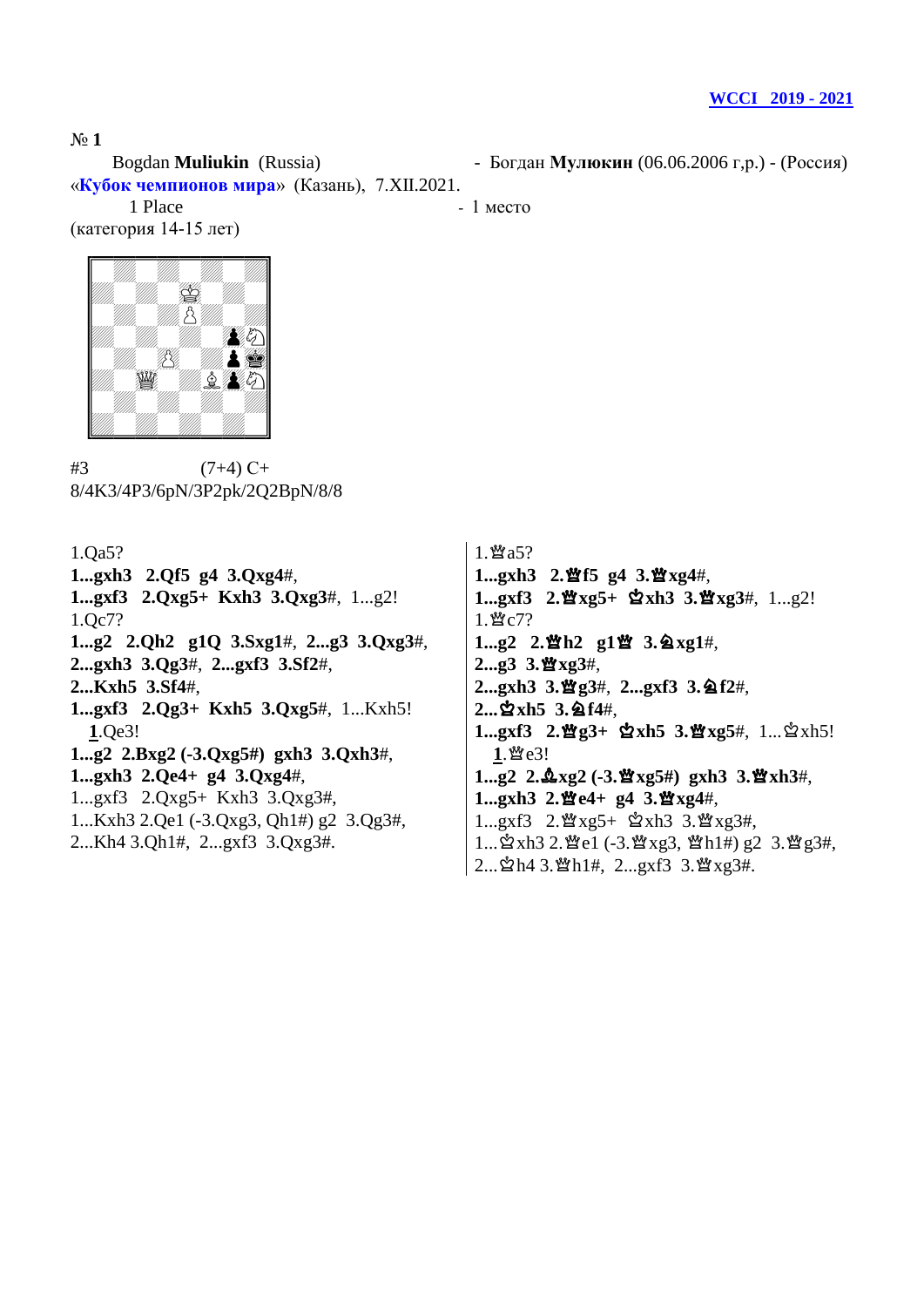N<sup>o</sup> 2<br>Bogdan **Muliukin** (Russia) «**Кубок чемпионов мира**» (Казань), 7.XII.2021.

- Богдан **Мулюкин** (06.06.2006 г,р.) - (Россия)

 $2$  Place  $-2$  место

(категория 14-15 лет)



 $#3$  (5+2) C+ 8/8/5N2/1P1Nk2p/8/3K4/8/6Q1

| 1.Qa7? - Kf5!                         | 1. 暨a7? - ∑f5!                                             |
|---------------------------------------|------------------------------------------------------------|
| $1.0g6? - Ke6!$                       | $1.$ ᄤg6? - ஜீe6!                                          |
| 1.0g8?                                | $1.\mathcal{W}$ g $8?$                                     |
| 1Kf5 2.Kd4 h4 3.Qg4#,                 | $1$ ጅf5 2. Φd4 h4 3. $\mathcal{B}$ g4#,                    |
| 1Kd6 2.Qe8 (-3.Qe7#) Kc5 3.Qc6#, 1h4! | 1 空d6 2. 壁e8 (-3. 壁e7#) 空c5 3. 壁c6#,                       |
| 1.0g7!                                | 1h4!                                                       |
| 1Ke6 2.Ke4 (-3.Qe7, Qd7#) Kd6 3.Qe7#, | $1.$ 1.2 g7!                                               |
| 1Kf5 2.Kd4 Ke6 3.Qd7#, 2h4 3.Qg4#,    | 1 $2e6$ 2. $2e4$ (-3. $2e7$ , $2e7$ ) $2d6$ 3. $2e7$ #,    |
| 1 $h4$ 2.Qd7 h3 3.Sg4#.               | 1 空f5 2.空d4 空e6 3.暨d7#, 2h4 3.暨g4#,                        |
|                                       | 1h4 2. $\mathbb{Q}$ d7 h3 3. $\mathbb{Q}$ $\mathbb{Q}$ 4#. |

Mates by different pieces ( $\mathfrak{B}, \mathfrak{A}$ ) on the same square g4.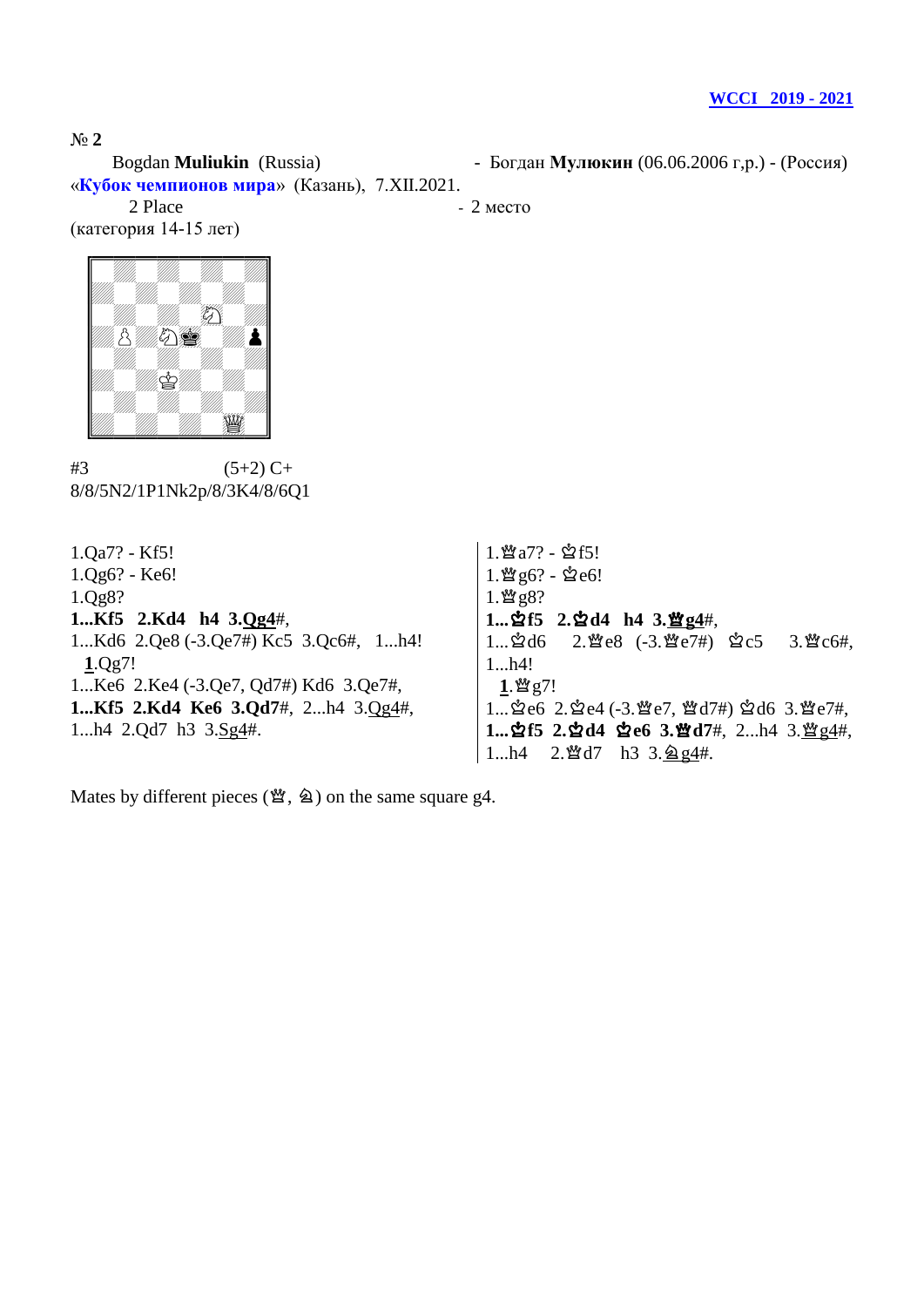Bogdan **Muliukin** (Russia) - Богдан **Мулюкин** (06.06.2006 г,р.) - (Россия) XIV конкурс решения миниатюр «Мудрый Король» (г. Волгоград), 12.IX.2021.



 $#3^*$  4+3 C+ 8/6K1/4B3/1N1p4/4k3/4p3/8/3Q4

1...Ke5 2.Qg4 e2 3.Qf5#. 1.Sc3+? 1...Ke5 2.Qxd5+ Kf4 3.Se2#, 1...Kf4! 1.Sd6+? 1...Kf4 2.Qg4+ Ke5 3.Sf7#, 1...Ke5! **1**.Qe2! 1...Kf4 2.Qg4+ Ke5 3.Qf5#, 1...d4 2.Kf6 Kf4 3.Qg4#, 2...d3 3.Qg4#, 1...Ke5? 2.Q:e3#.

1... 空e5 2. 暨g4 e2 3. 暨f5#.  $1.\,\triangle$   $c3+?$  $1...$ 空e5 2. 營xd5+ 空f4 3. 으e2#,  $1...$ 空f4!  $1.\n **4d6+?**$  $1...$  연f4 2. 빨g4+ 알e5 3. 실f7#,  $1...$  알e5! 1.營e2!  $1...$ ☆f4 2. 營g4+ ☆e5 3. 營f5#, 1...d4 2. 空f6 空f4 3. 暨g4#, 2...d3 3. 暨g4#,  $1...$ ጅe5?  $2.$  $1...$ ድ $3#$ .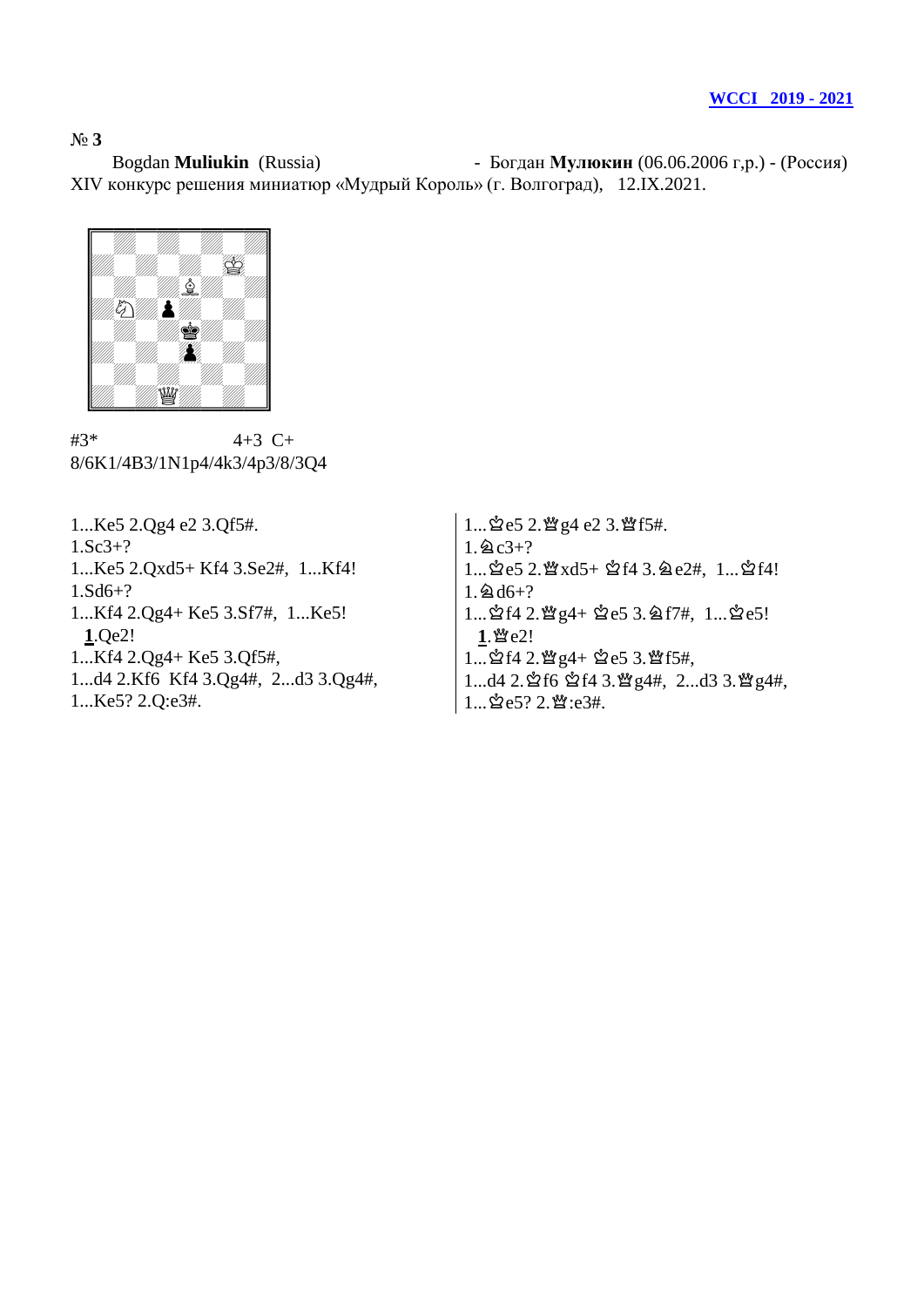Bogdan **Muliukin** (Russia) - Богдан **Мулюкин** (06.06.2006 г,р.) - (Россия) XIV конкурс решения миниатюр «Мудрый Король» (г. Волгоград), 12.IX.2021.

№ 7136.



 $#3$  5+1 C+ 8/3N4/6Q1/2Pk4/4N3/6K1/8/8

1.Sb6+? 1...Ke5 2.Kf3 (-3.Qf6#) Kd4 3.Qd6#, 1...Kd4! 1.Kf4? 1...Kd4 2.Se5 Kd5 3.Qd6#, 1...Kc4! 1.Sf2? (-2.Qe4#) 1...Kd4 2.Qd3#, 1...Kc4! **1**.Sd6! (-2.Qe4#) 1...Kc6 2.Qe8 Kc7 3.Qc8#, 2...Kd5 3.Qe4#, 1...Kd4 2.Qc2 (-3.Qd2#) Ke3 3.Sf5#, 2...Kd5 3.Qe4#.  $1.266+?$  $1...$ ② $e5$   $2.$ ② $f3$   $(-3.$  া $f6#$ ) ② $d4$   $3.$  Ned $6#$ ,  $1...$ ② $d4!$  $1.\,$ ጅ $f4?$ 1... ~d4 2. @e5 ~d5 3. ~d6#, 1... ~c4!  $1.\,\triangle$ f2? (-2. 營e4#)  $1...$ ②d4 2.曾d3#,  $1...$ ②c4!  $1.2d6!$  (-2. se4#)  $1...$  $2c6$   $2.$   $2e8$   $2c7$   $3.$   $2ce8$ #,  $2...$  $2d5$   $3.$   $2e4$ #,  $1...$ 2d4 2.  $2c$  (-3.  $2d$  d2#) 2e3 3.  $2f$  f5#,  $2...$ ☆ $d5$  3.  $\mathcal{C}$ e4#.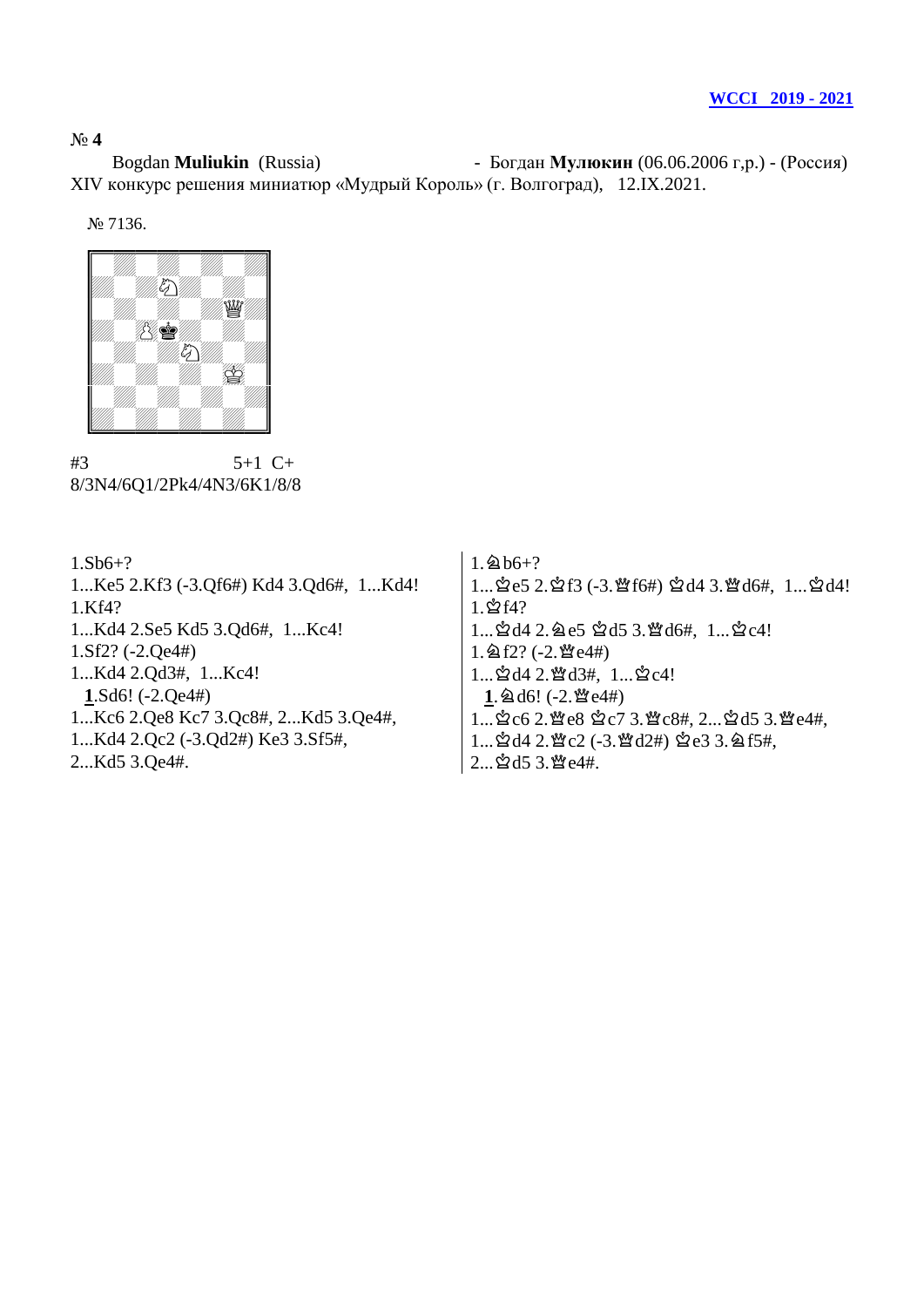**«Кудесник»**, № 235 (03.VI.) 2021.

Bogdan **Muliukin** (Russia) - Богдан **Мулюкин** (06.06.2006 г,р.) - (Россия)

№ 7949.



 $#3$  4+5 C+ b): wSe3,  $pb5 \rightarrow h5$ . 8/8/Q7/1p2p3/4p3/3pBk2/3P3K/8

1.Qa1? (-2.Qd1#) 1...Ke2 2.Kg2 b4 3.Qf1#, 1...Kg4! 1.Qh6? (-2.Qh5#) 1...Kg4 2.Qh3#, 1...Ke2! **1**.Qxb5! 1...Ke2 2.Qb1 Kf3 3.Qd1#, 1...Kg4 2.Q:e5 Kh4 3.Qg5#, 2...Kf3 3.Qh5#. b): 1.Qa4? 1...Ke2 2.Qd1+ Kf2 3.Qf1#, 1...Kf2 2.Qd1  $\sim$  3.Qf1#, 1...h4 2.Qd1+ Kf4 3.Qg4#, 2...Kf2 3.Sg4, Qf1#, 1...Kf4! **1**.Qa1! (-2.Qf1#) 1...Ke2 2.Qd1+ Kf2 3.Qf1#, 1...Kf4 2.Qg1 (-3.Qg3#) Kf3 3.Qf1#, 2...h4 3.Qg4#.

 $1.$  暨a $1?$  (-2. 暨d1#)  $1...$  ②  $e2$   $2.\,$  ③  $g2$   $b4$   $3.\,$  ③  $f1#$ ,  $1...$  ②  $g4!$  $1.\mathfrak{B}h6?$  (-2.  $\mathfrak{B}h5#$ )  $1...$ ☆g4 2.營h3#,  $1...$ ☆e2! 1. 營xb5! 1... 至e2 2. 營b1 空f3 3. 營d1#,  $1...$  空 g4 2. 暨:e5 空 h4 3. 暨 g5#,  $2...$  $2f3$   $3.\mathfrak{B}$ h5#. b):  $\triangle$ e3,  $\triangle$ b5  $\rightarrow$ h5.  $1.$  暨  $a4$ ?  $1...$  $2e2$   $2.$  $41+$  $2f2$   $3.$  $4f1$ #,  $1...$ ☆f2 2. sd $1 - 3$ . sf $1#$ ,  $1...h4$   $2.\mathfrak{B}$   $d1 + \mathfrak{L}$   $f4$   $3.\mathfrak{B}$   $g4$ #,  $2...$  $2f2$   $3.\n$  $9g4$ ,  $2f1#$ ,  $1...$  $2f4!$ 1. 營a1! (-2. 暨f1#)  $1...$  $2e2$   $2.$  $8d1+$  $2f2$   $3.$  $8f1#$ , 1... 空f4 2. 暨g1 (-3. 暨g3#) 空f3 3. 暨f1#, 2...h4 3. sig4#.